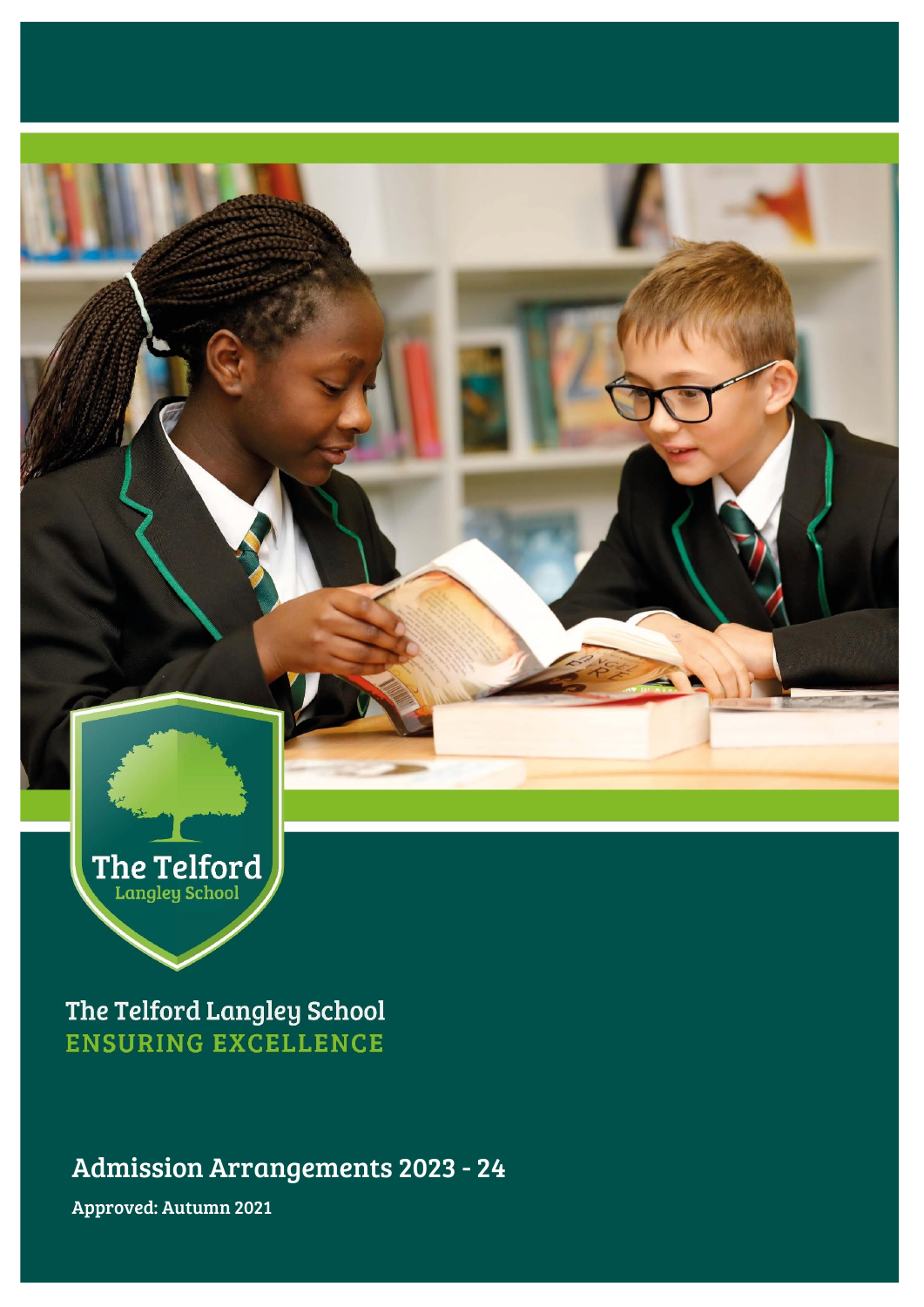# **Admission Arrangements 2023-24**

| <b>Policy Name:</b>                   | Admission Arrangements 2023-24    |
|---------------------------------------|-----------------------------------|
| <b>Policy Owner:</b>                  | Mr K Preece, Deputy Headteacher   |
| <b>Last Reviewed:</b>                 | Autumn 2021                       |
| <b>Policy Approved \ Ratified by:</b> | <b>School Standards Committee</b> |
| <b>Term Policy Approved:</b>          | Spring 2022                       |
| <b>Next Review Due:</b>               | Autumn 2022                       |
| <b>Document Version:</b>              | 11                                |

#### **Contents**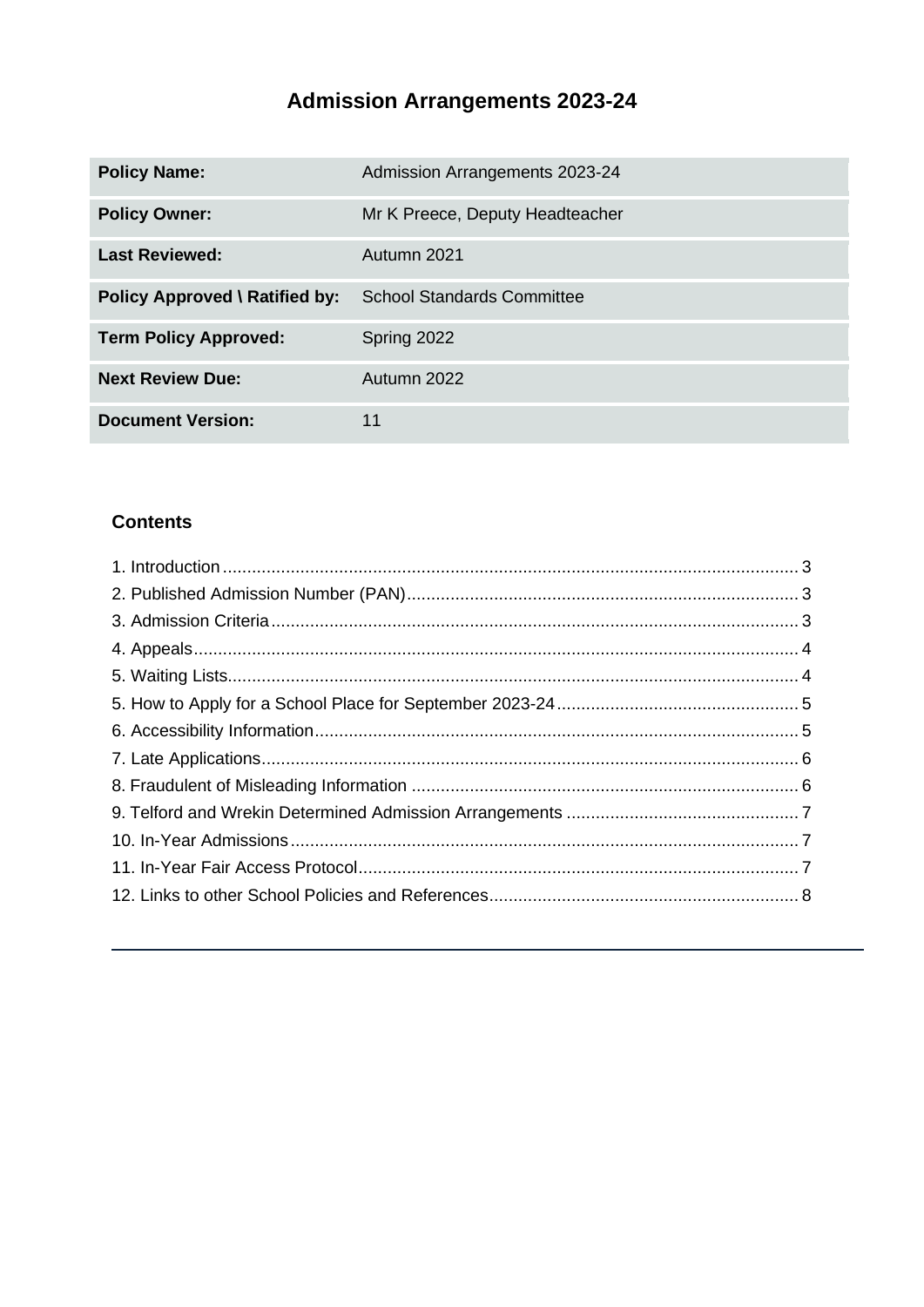## <span id="page-2-0"></span>**1. Introduction**

The Community Academies Trust being the admissions authority for The Telford Langley School, has determined the following arrangements for entry to the school in September 2023.

Admissions to Telford Langley School will be made in accordance with the statutory School Admissions Code and the School Admissions Appeals Code.

The Telford Langley School's admission arrangements are part of Telford and Wrekin's Local Authority scheme of coordinated admissions.

## <span id="page-2-1"></span>**2. Published Admission Number (PAN)**

We admit students up to the published admission number. The school's Published Admission Number is:

The Telford Langley School: 240

## <span id="page-2-2"></span>**3. Admission Criteria**

In the event of oversubscription, the following criteria will apply:

- 1. Those children who are looked after by Telford & Wrekin or any other local authority and children who were previously looked after.
- 2. Children who live in the school's defined attendance area. If places are unavailable for all these local children, then places will be given first to:
- 3. Those children who have exceptional health reasons where there is written medical evidence that admission to the school is essential for their medical wellbeing; and then
- 4. Those children who will have on the day of admission a brother(s), sister(s), step brother(s), step sister(s), half-brother(s) and half-sister(s) living as a family at the same address and who attend the school; and then
- 5. Other children living in the school's defined attendance area.
- 6. Any places which remain available will then be allocated to applicants from outside the school's defined attendance area in the priority order a) to c ) as detailed above.

If there are not enough places for all of the children in any particular category, we will give places on the basis of the straight line distance between a central point in the school buildings and a central point in the child's home. The distances will be measured using the borough's computerised mapping system which is a Geographical Information System. (shortest distance = highest priority). When a school has more applicants than places, some out of area applications will be unsuccessful.

All admission authorities will apply the following definitions in the case of a Looked After or previously Looked After child and home address:

Looked after Children are those children who are the subject of a court order and the local authority share parental responsibility with the natural parents, or others who hold parental responsibility; and children who are looked after by the local authority under a voluntary agreement with the parent. Looked after children will include those children who were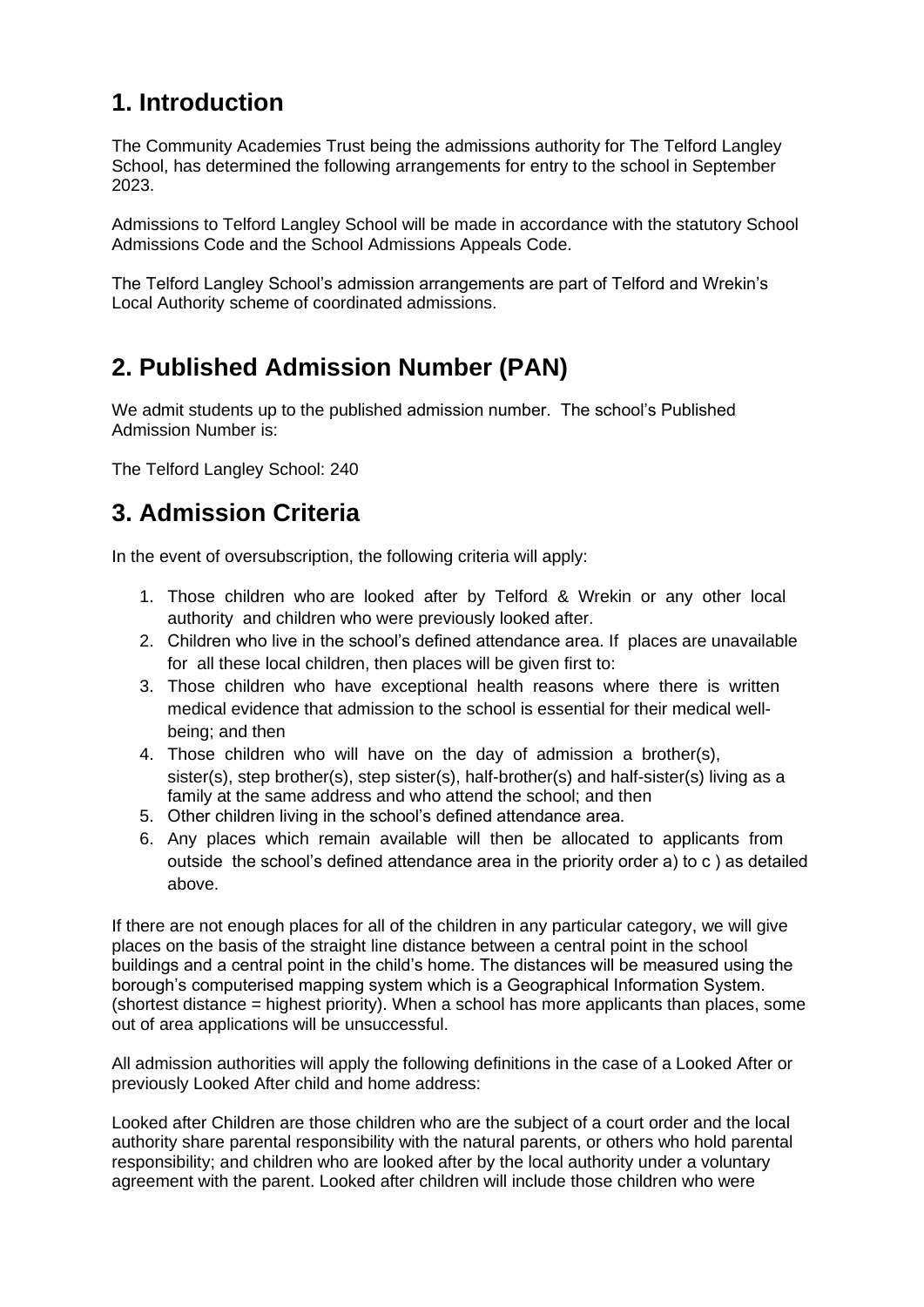previously looked after, but ceased to be so, because they were adopted from care (or became subject to a residence order or special guardianship order).

A child's home address will be the normal residence of the parent(s) or legal guardian(s) who has care of the child. Where a child lives with parents with shared parental responsibility, each for part of the week, the home address will be considered to be the address of the parent where the child spends most time. If time is spent equally between the two parents, the home address will normally be taken to be the address registered to receive child benefit in respect of the child. In the event of shared care parents must opt to use one address for all the preferences expressed.

#### **Pupils with an Education Health & Care Plan**

The admission of children with an Educational Health & Care Plan will be in accordance with parental preference as far as is possible and will be agreed between the parent, the school and the LA.

#### **Policy for Inclusive Education**

Our school supports the view that inclusive education is an approach to education which seeks to enable children to have their educational needs met within their local academy wherever possible. This view of inclusive education is based on the principle of Entitlement. The Telford Langley School and Telford & Wrekin believe that all children and young people are entitled to:

- Have equality of opportunity and access to education
- Learn, participate and form friendships with their peers within their local community
- Have their skills developed and their abilities nurtured to enable them to maximise their potential and attainment and to enhance self-esteem
- Have any educational needs identified as early as possible
- Receive professional support, advice and resources to meet any identified educational needs
- Be treated with respect and have their views and opinions taken into account

Children will not be discriminated against as laid down by the Sex Discrimination Act 1975, The Race Relations Act 1976 as amended by the Race Relations (Amendment) Act 2000, The Human Rights Act 1998 and The Special Educational Needs and Disability Discrimination Act 2002.

### <span id="page-3-0"></span>**4. Appeals**

Any parent whose child is refused a place at The Telford Langley School has a right to appeal the decision. Appeals are administered by Telford and Wrekin Council and can be lodged through school. Parents will be required to complete an appeal form which can be found on the schools website.

## <span id="page-3-1"></span>**5. Waiting Lists**

Waiting lists will be held by The Telford Langley School. Waiting lists are compiled in strict priority order against the published oversubscription criteria. Offers will be made from the waiting lists as vacancies arise. A child's position can move both up and down the waiting list as other students are added to the list. Late applicants are not penalised when added to waiting lists, and the amount of time a child has been on a school's waiting list is irrelevant.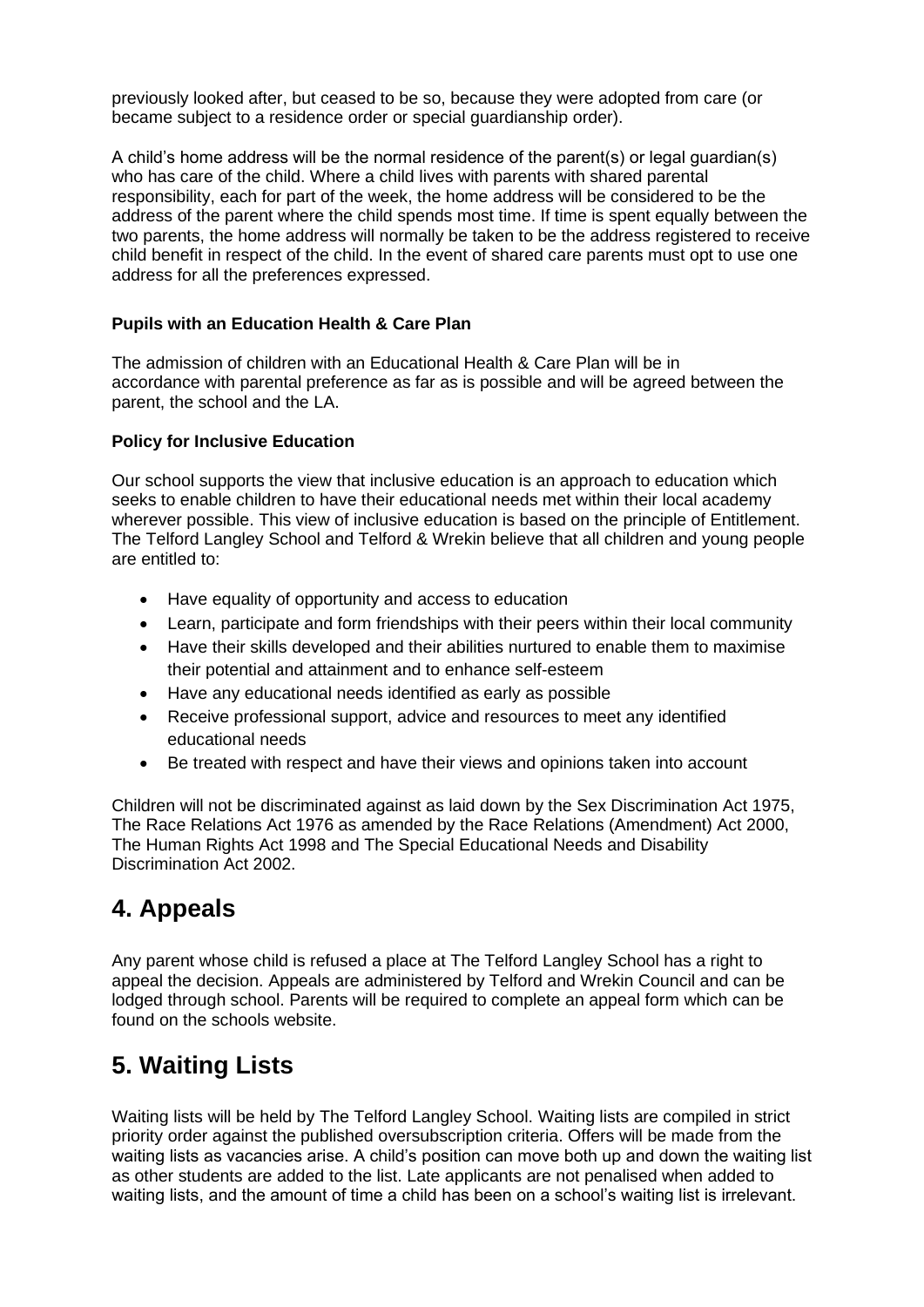Waiting lists will be held until the end of the Autumn term. The parents / carers of all children on the list will be responsible for contacting The Telford Langley School if they wish their child to remain on the list. After this date a new in-year application form will need to be submitted.

## <span id="page-4-0"></span>**5. How to Apply for a School Place for September 2023-24**

Parents make their application online to the Local Authority on the page 'Applying for a school place 2023/24 using [Parent Portal: Home \(telford.gov.uk\).](https://earlyyears.telford.gov.uk/Synergy/Parents/default.aspx)

If you do not have access to the internet you can go to your local library and ask a member of staff to help you submit an online application.

Telford & Wrekin parents can list up to 4 school preferences on their application form. Parents should list, in order of preference, all the maintained schools and academies at which they wish their child to be considered for a place including those in neighbouring authorities.

#### **What do I need to know about making an application?**

You can apply for up to four schools. You must rank the schools in order of preference. The school you name first should be the one where you would most like your child to go to. We recommend that you visit secondary school open evenings to find out more about each school. This will help you to rank the schools in order of preference on your application form.

### <span id="page-4-1"></span>**6. Accessibility Information**

Our school was built in 2013 and complies with all legislative requirements at the time, including disabled access, ramps and lifts to all floors. For more information see our Accessibility Plan which can be found on our school website.

#### **The timetable for co-ordinated admission arrangements (secondary) in 2023-2024 is to be as follows**

#### **2022**

**September –** On-line portal opens for applications.

**September to October -** Secondary schools hold open days and/or evenings for year 6 pupils and their parents.

**31st October -** National closing date for receipt of LA common application forms.

#### **2023**

**w/c 9th January -** First exchange of results between neighbouring local authorities.

**w/c 16th January** - Provisional offers exchanged between neighbouring local authorities.

**w/c 30th January** - Second cycle of results shared between neighbouring local authorities.

**w/c 6th February** - Final offers exchanged between neighbouring local authorities.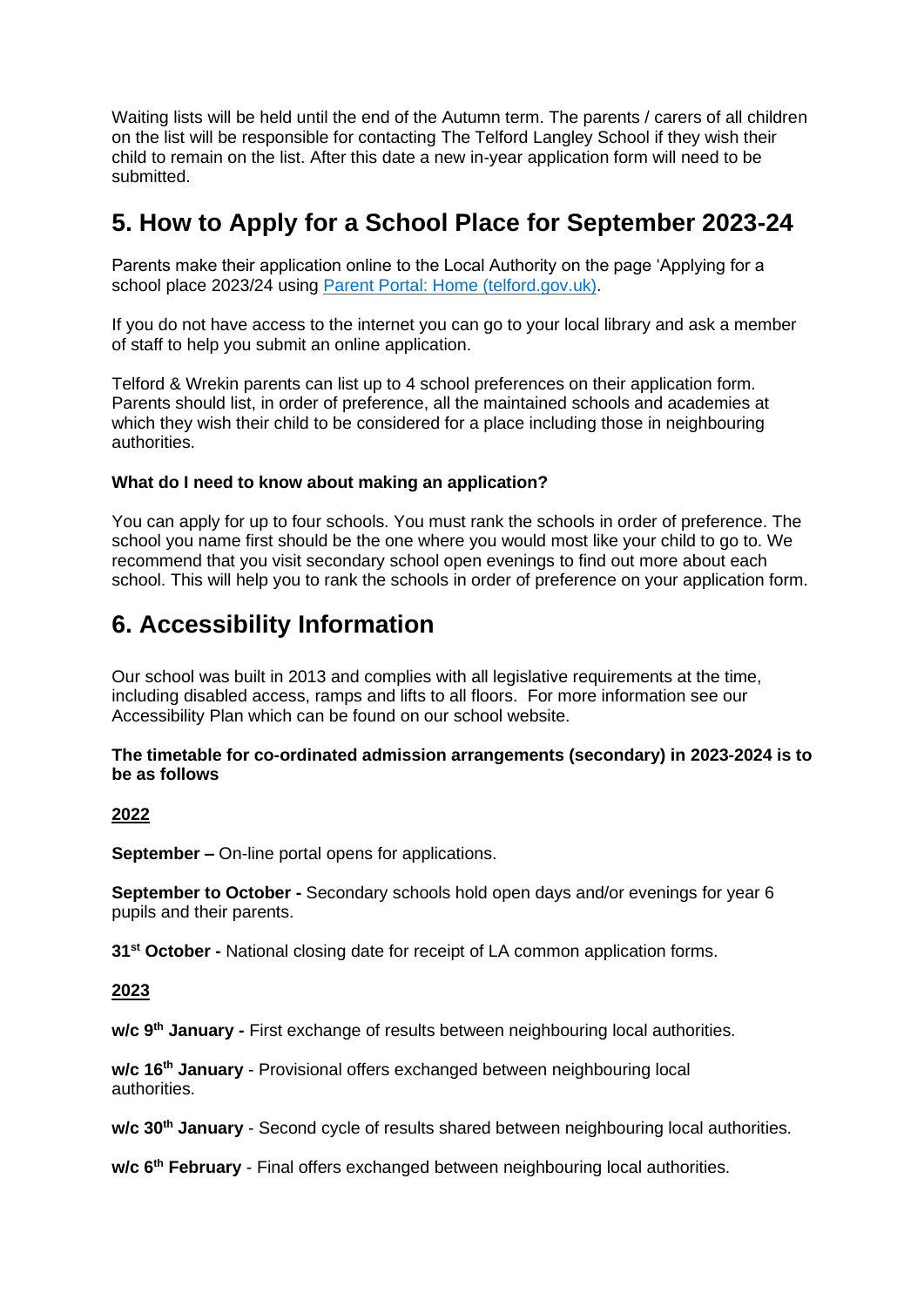**W/C 6th March -** On time applicants receive a school allocation email. Late applications received after the closing date will be processed after the offer day.

**May/June -** Appeals heard by independent appeals panel.

**Early/Mid-June** – Late appeals considered and heard.

**July -** Year 6 children visit their new secondary schools.

## <span id="page-5-0"></span>**7. Late Applications**

The closing date for application is 31<sup>st</sup> October 2022. Between 31<sup>st</sup> October 2022 and 20<sup>th</sup> January 2023 late applications and changes of preference will only be accepted where there is a good reason, such as a house move or the severe illness of a single parent. Some proof will be required.

If you have no exceptional reason for a late application, then we will not be able to consider your request at the initial allocation stage.

All applications and changes of preference received after 20<sup>th</sup> January 2023 will not be considered until the Review Stage and you will not receive an allocation letter at the beginning of March 2023.

Your chances of being offered a place at your preferred school will be much lower if you apply late. Your application will not be considered until the Review Stage when some schools will already be full.

If we cannot offer a place at any of your preferred schools, you will be offered a place at your catchment school if there are still places available, or the nearest school with a place available. If you are unhappy with this allocation, please log onto www.telford.gov.uk/admissions and follow the link for Review.

- Schools and academies will continue to admit the large majority of pupils who apply for an available place under normal admission arrangements.
- A panel composed of Headteachers and LA officers will meet approximately every 3 weeks to consider cases referred to it and make recommendations.
- Arrangements for admission through the protocol will be outside the normal operation of the admissions policy and oversubscription will not be regarded as a reason not to admit a pupil.
- Pupils referred to a school or academy via the in-year fair access panel will take priority over any other children on a waiting list for a place.
- Parents will still have a right to appeal to an independent panel for their preferred school, but information will be given to that panel if a more appropriate school has already been identified for that pupil under the terms of the protocol.

## <span id="page-5-1"></span>**8. Fraudulent of Misleading Information**

All applicants must give accurate information about the genuine residential address of the child. If a family own a property and move to live with a relation in order to create an in-area address, the substantive home address will be used for allocation purposes and not that of the relation. Trial separation in order to create an in-area address will also not be accepted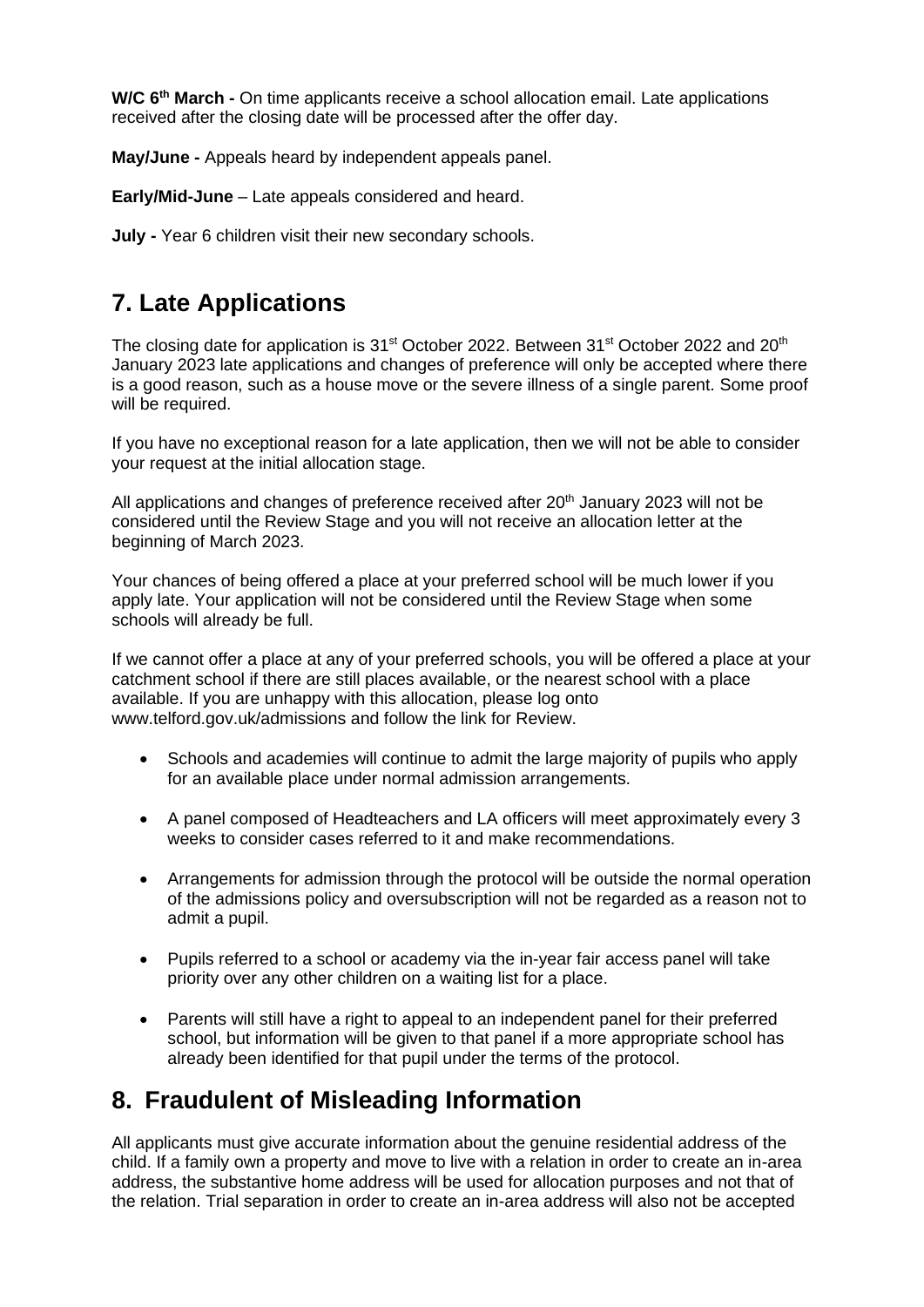as proof of a permanent residence. Addresses are checked as part of the allocation procedure. In the event of a discrepancy the parents/carers will be required to provide written evidence that the address is genuine, by producing at least two utility bills. Where a house move is made applicants will be required to produce a letter from their solicitor confirming exchange of contracts or provide a copy of a signed tenancy agreement. Shortterm tenancy agreements in order to create in-area status will not be acceptable where the substantive parental address has not been sold.

Where any information regarding the child's home address is found to be fraudulent or misleading the Local Authority has the right to withdraw the offer of a school place even if the child has already been admitted to the school.

## <span id="page-6-0"></span>**9. Telford and Wrekin Determined Admission Arrangements**

*TBC – awaiting T&W published admission arrangements*

### <span id="page-6-1"></span>**10. In-Year Admissions**

Parents applying for a school place outside the normal Year 7 round of admissions, should apply directly to Telford and Wrekin Council.

## <span id="page-6-2"></span>**11. In-Year Fair Access Protocol**

The local authority has developed, with its Headteachers, an in-year fair access protocol (FAP) to ensure that access to education is secured quickly for children who have no school place, and to ensure that all schools in an area admit their fair share of children with challenging behaviour.

The main principles are:

- That all maintained schools and academies must participate.
- Schools and academies will continue to admit the large majority of pupils who apply for an available place under normal admission arrangements.
- A panel composed of Headteachers and LA officers will meet approximately every 3 weeks to consider cases referred to it and make recommendations.
- Arrangements for admission through the protocol will be outside the normal operation of the admissions policy and oversubscription will not be regarded as a reason not to admit a pupil.
- Pupils referred to a school or academy via the in-year fair access panel will take priority over any other children on a waiting list for a place.
- Parents will still have a right to appeal to an independent panel for their preferred school, but information will be given to that panel if a more appropriate school has already been identified for that pupil under the terms of the protocol.